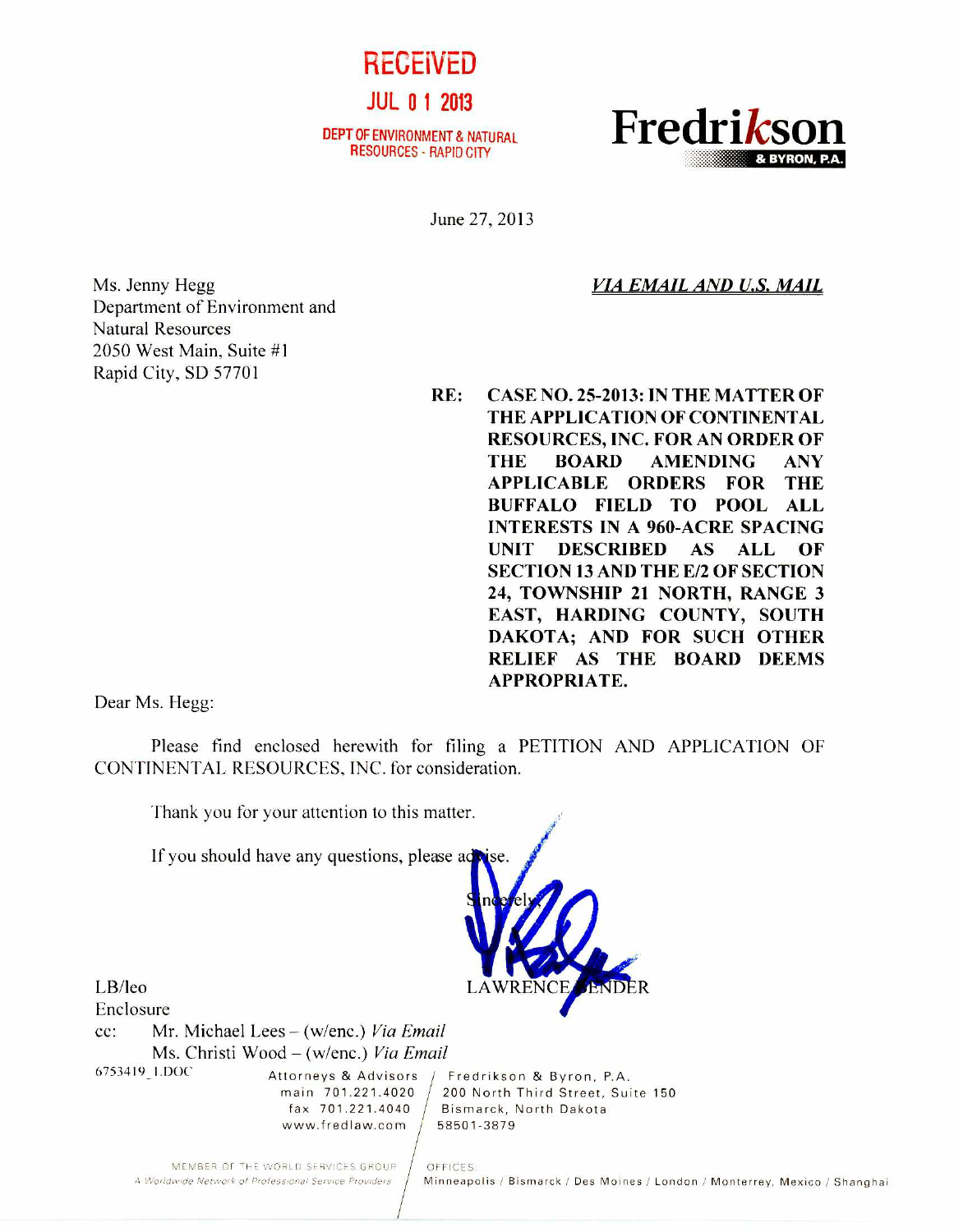# RECEiVED

**JUL 0 1 2013** 

#### STATE OF SOUTH DAKOTA

DEPT OF ENVIRONMENT & NATURAL

# DEPARTMENT OF ENVIRONMENT AND NATURAL RESOURCES - RAPID CITY

#### BOARD OF MINERALS AND ENVIRONMENT

CASE NO. 25-2013

IN THE MATTER OF THE APPLICATION OF CONTINENTAL RESOURCES, INC. FOR AN ORDER OF THE BOARD AMENDING ANY APPLICABLE ORDERS FOR THE BUFFALO FIELD TO POOL ALL INTERESTS IN A 960- ACRE SPACING UNIT DESCRIBED AS ALL OF SECTION 13 AND THE E/2 OF SECTION 24, TOWNSHIP 21 NORTH, RANGE 3 EAST, HARDING COUNTY, SOUTH DAKOTA; AND FOR SUCH OTHER RELIEF AS THE BOARD DEEMS APPROPRIATE.

## PETITION AND APPLICATION OF CONTINENTAL RESOURCES, INC.

Continental Resources, Inc. ("Continental") and for its petition and application to the

Department of Environment and Natural Resources, Board of Minerals and Environment (the

"Board"), states and alleges as follows:

1.

Continental is the owner of an interest in the oil and gas leasehold estate underlying all or

portions of the following described lands in Harding County, South Dakota:

Township 21 North, Range 3 East Section 13: All Section 24: E/2

(the "Subject Lands")

2.

That the Graves  $41-13H$  well is located on all of Section 13 and the East Half (E/2) of

Section 24, Township 21 North, Range 3 East, Harding County, South Dakota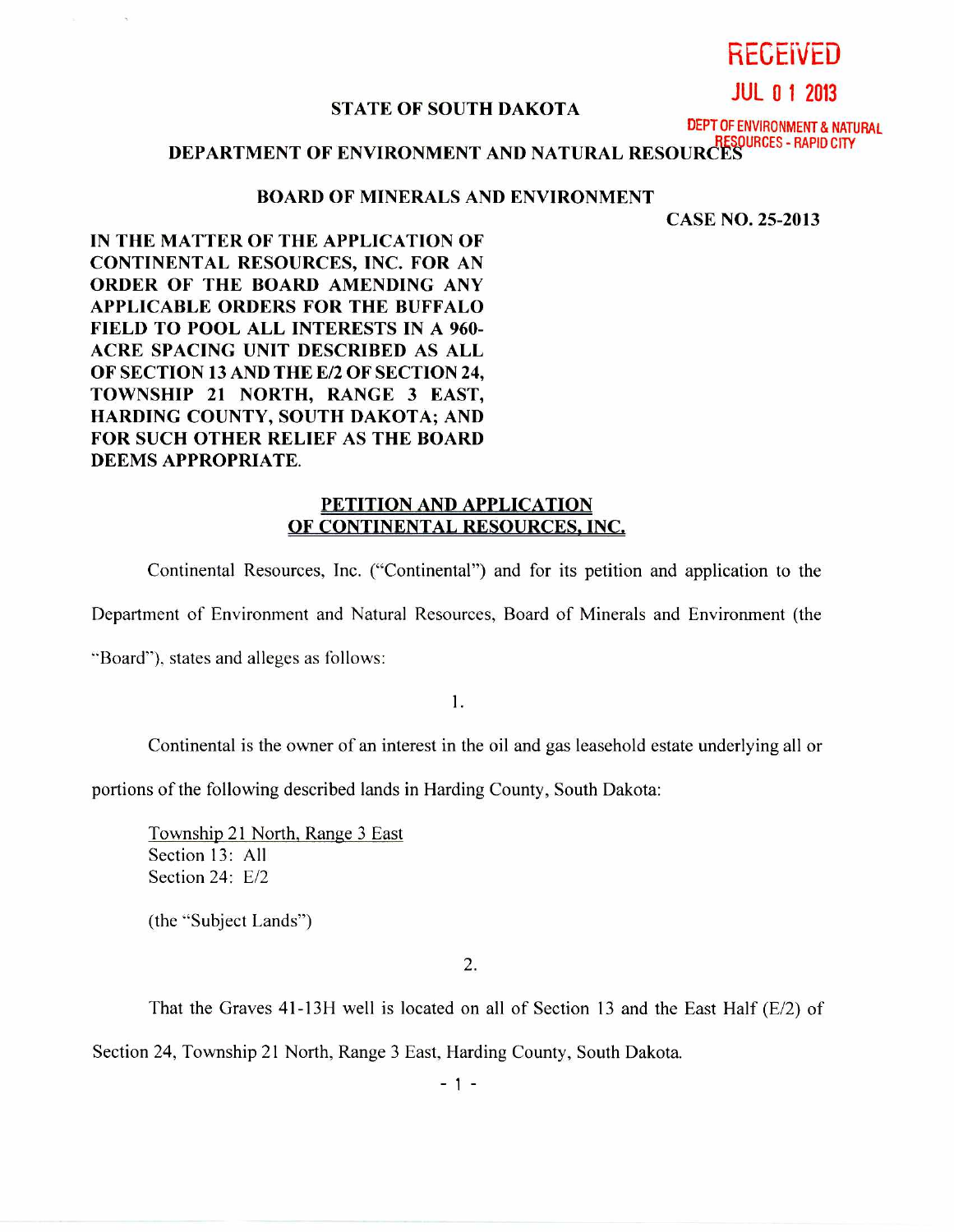That the Graves 41-13H well was spud on October 3, 2011.

# 4.

That the Graves 41-13H well was completed on November 30, 2011.

# 5.

That Continental has produced the Graves 41-13H well since January 3, 2012 and continues to produce the Graves 41-13H well.

6.

In Order No. 16-2010, the Board established the Subject Lands as a 960-acre spacing unit in the Buffalo field.

7.

That Continental hereby requests the Board designate Continental as the operator of the Graves 41-13H well within said spacing unit.

8.

That there are both separately owned tracts and separately owned interests in the spacing unit comprised of the Subject Lands.

9.

That a voluntary pooling of the Subject Lands has not been accomplished.

10.

That Section 45-9-31 of the South Dakota Codified Laws provides as follows:

**45-9-31. Order pooling all interests in spacing unit-- Application by interested person--Notice and hearing--Terms and conditions.** In the absence of voluntary pooling, the Board of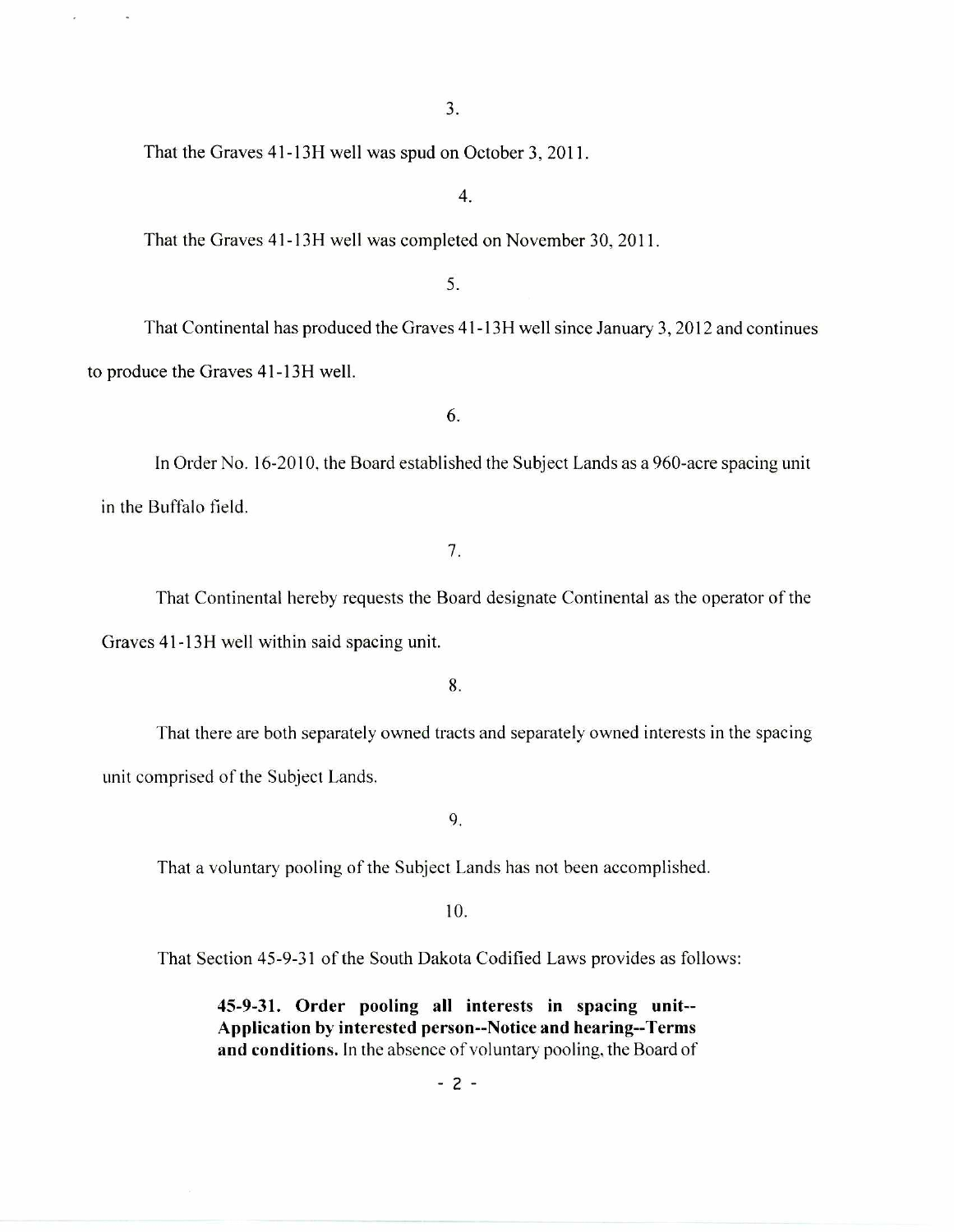Minerals and Environment or the secretary, as applicable, upon the application of any interested person, shall enter an order pooling all interests in the spacing unit for the development and operation of the spacing unit, and for the sharing of production from the spacing unit. Each such pooling order shall be made after notice and opportunity for hearing, and shall be upon terms and conditions that are just and reasonable, and that afford to the owner of each tract or interest in the spacing unit the opportunity to recover or receive without unnecessary expense, his or her just and equitable share.

### $11.$

That Section 45-9-32 of the South Dakota Codified Laws provides as follows:

**45-9-32. Order of Board of Minerals and Environment pooling all interests in spacing unit--Operation of well--Rights of owners to participate--Payment of expenses.** Each such pooling order shall authorize the drilling, equipping, and operation of a well on the spacing unit; shall provide who may drill and operate the well; shall prescribe the time and manner in which all the owners in the spacing unit may elect to participate therein; and shall make provision for payment by all those who elect to participate therein of the reasonable actual cost thereof, plus a reasonable charge for supervision and interest.

#### 12.

Continental respectfully requests that the Board enter an order to pool all interests in a

960-acre spacing unit for the Buffalo Field described as the Subject Lands.

13.

In Continental's opinion, pooling the Subject Lands will increase the ultimate recovery of

the pool, prevent waste, prevent the drilling of unnecessary wells and protect correlative rights.

WHEREFORE, Continental respectfully requests that notice of this matter be provided as

required by South Dakota laws and that thereafter the Board of Minerals and Environment enter its